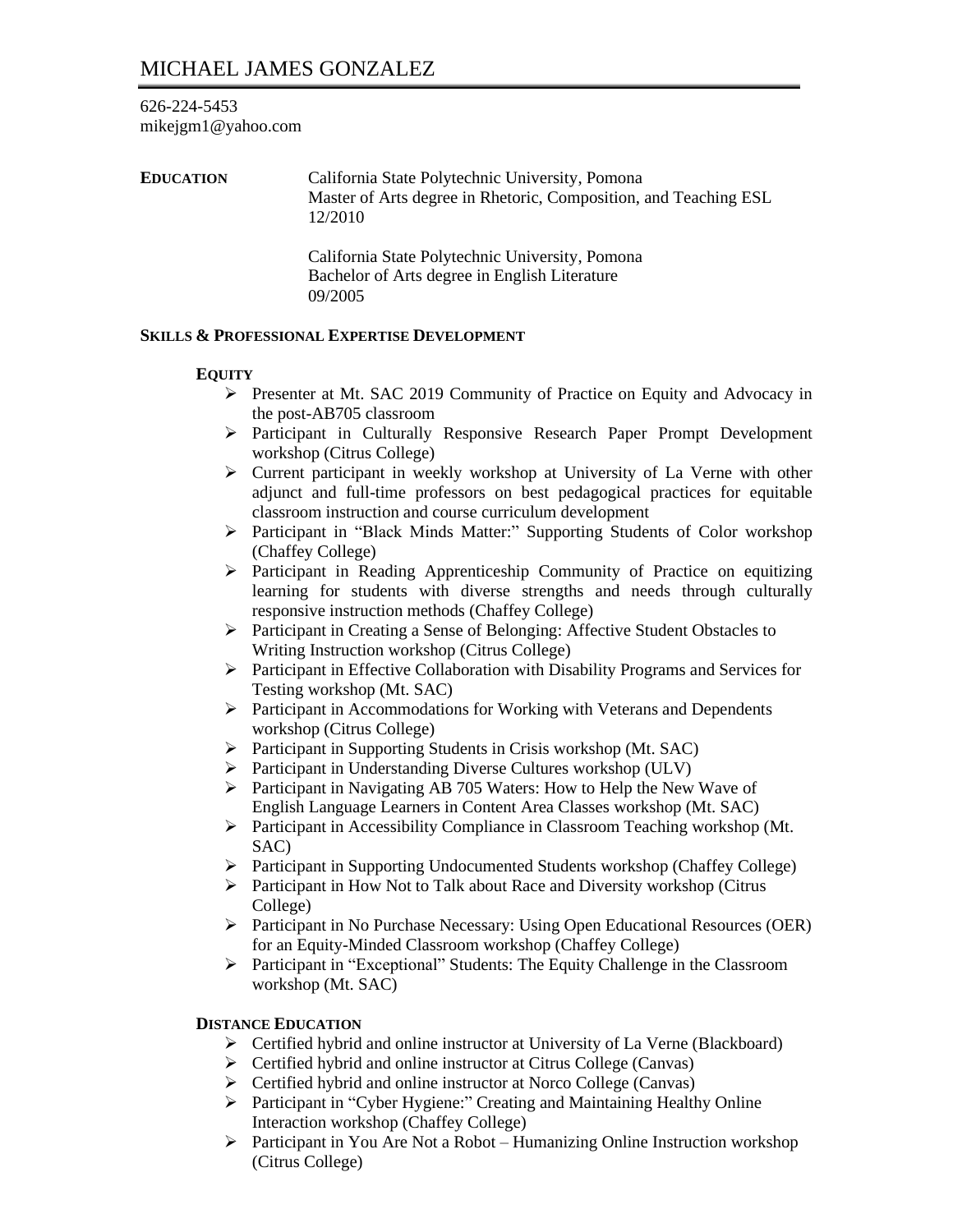- ➢ Participant in DE Quality and the CVC-OEI and Peralta Rubrics workshop (Citrus College)
- ➢ Participant in Flipgrip: Empower Every Voice! Promote Social Learning Using Videos the Way Students Do workshop (Chaffey College)

# **PEDAGOGY**

- ➢ Developed course curriculum and chose texts for Mt. SAC Multi-Cultural and Mexican-Chicano Literature course
- ➢ Participant in Growth Mindset workshops (Citrus College, Chaffey College, Mt. SAC, ULV)
- ➢ Participant in Paul-Elder Critical Thinking Framework workshop (Mt. SAC)
- ➢ Participant in Integrating Embedded Tutoring & Instructional Support into Your Class workshop (Citrus College)
- ➢ Participant in Metacognition: Addressing Affective Factors workshop (Chaffey College)
- ➢ Participant in Make Just One Change: Teach Students to Ask Their Own Questions workshop (Chaffey College)
- ➢ Participant in Deconstructing the World's Worst Syllabus workshop (Citrus College)
- ➢ Participant in Metacognition Strategies That Allow Students to Access Rigorous Texts workshop (Chaffey College)

# **OTHER SKILLS & PROFESSIONAL AFFILIATIONS**

- ➢ Fluent Spanish
- ➢ Active member of The Conference of College Composition and Communication
- ➢ (CCCC), Teachers of English to Speakers of Other Languages (TESOL), and California Teachers of English to Speakers of Other Languages (CATESOL)

# **EXPERIENCE**

#### **Riverside City College,** Riverside, CA 08/2020 - Present *Adjunct Instructor*

- $\triangleright$  Teach Critical Thinking & Writing (ENGL1B) in on-campus and online formats
- $\triangleright$  Develop course curriculum for academic writing knowledge and practice
- ➢ Evaluate student work and provide revising instruction, assistance, and implementation techniques for students
- ➢ Utilize Canvas online learning management system
- $\triangleright$  Participate in frequent professional development events to improve pedagogy, curriculum design, and student equity at faculty committees and professional organizations, such as The Conference of College Composition and Communication (CCCC), Teachers of English to Speakers of Other Languages (TESOL), and California Teachers of English to Speakers of Other Languages (CATESOL)
- $\triangleright$  Collaborate with faculty in developing best practices for student assessment methods and teaching approaches
- $\triangleright$  Provide student outreach and intervention to maximize attendance and retention

**Norco College,** Norco, CA 10/2019 - Present *Adjunct Instructor* 

- ➢ Teach English Composition (ENGL1A) in on-campus and online formats
- ➢ Develop course curriculum for academic writing knowledge and practice
- ➢ Evaluate student work and provide revising instruction, assistance, and implementation techniques for students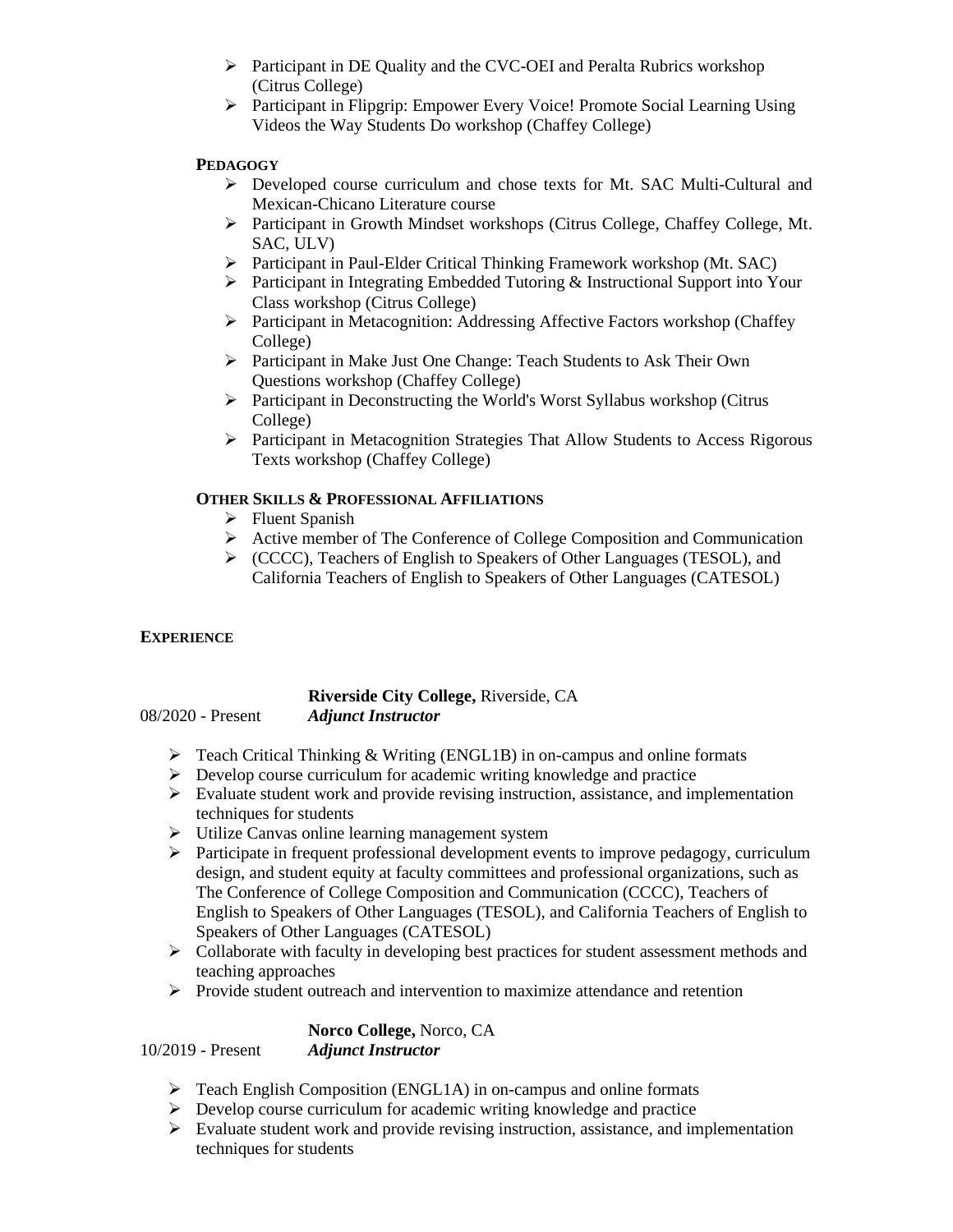- ➢ Utilize Canvas online learning management system
- ➢ Participate in frequent professional development events to improve pedagogy, curriculum design, and student equity at faculty committees and professional organizations, such as The Conference of College Composition and Communication (CCCC), Teachers of English to Speakers of Other Languages (TESOL), and California Teachers of English to Speakers of Other Languages (CATESOL)
- $\triangleright$  Collaborate with faculty in developing best practices for student assessment methods and teaching approaches
- ➢ Provide student outreach and intervention to maximize attendance and retention

# **Chaffey Community College,** Rancho Cucamonga, CA

10/2018 - Present *Adjunct Instructor* 

- $\triangleright$  Teach Composition (ENGL1A) and Advanced Composition and Critical Thinking (ENGL1B) in on-campus and online formats
- $\triangleright$  Develop course curriculum for academic writing knowledge and practice
- $\triangleright$  Evaluate student work and provide revising instruction, assistance, and implementation techniques for students
- ➢ Utilize Canvas online learning management system
- $\triangleright$  Participate in frequent professional development events to improve pedagogy, curriculum design, and student equity at faculty committees and professional organizations, such as The Conference of College Composition and Communication (CCCC), Teachers of English to Speakers of Other Languages (TESOL), and California Teachers of English to Speakers of Other Languages (CATESOL)
- $\triangleright$  Collaborate with faculty in developing best practices for student assessment methods and teaching approaches
- $\triangleright$  Provide student outreach and intervention to maximize attendance and retention

# **Citrus Community College,** Glendora, CA

# 07/2018 - Present *Adjunct Instructor*

- ➢ Teach Reading and Composition (ENGL101S) with AB-705 developmental co-requisite in on-campus and online formats
- ➢ Teach Composition and Critical Thinking (ENGL103) in on-campus and online formats
- ➢ Teach Reading and Composition (ENGL101) in on-campus and online formats
- ➢ Develop course curriculum for academic writing knowledge and practice
- $\triangleright$  Evaluate student work and provide revising instruction, assistance, and implementation techniques for students
- ➢ Utilize Canvas online learning management system
- $\triangleright$  Participate in frequent professional development events to improve pedagogy, curriculum design, and student equity at faculty committees and professional organizations, such as The Conference of College Composition and Communication (CCCC), Teachers of English to Speakers of Other Languages (TESOL), and California Teachers of English to Speakers of Other Languages (CATESOL)
- $\triangleright$  Collaborate with faculty in developing best practices for student assessment methods and teaching approaches
- $\triangleright$  Provide student outreach and intervention to maximize attendance and retention

# **Mt. San Antonio College,** Walnut, CA

10/2016 - Present *Adjunct Instructor* 

- $\triangleright$  Teach developmental English courses (ENGL 67 & 68) and Composition (ENGL 1A/80) with developmental co-requisite in on-campus format
- ➢ Develop course curriculum for academic writing knowledge and practice
- ➢ Evaluate student work and provide revising instruction, assistance, and implementation techniques for students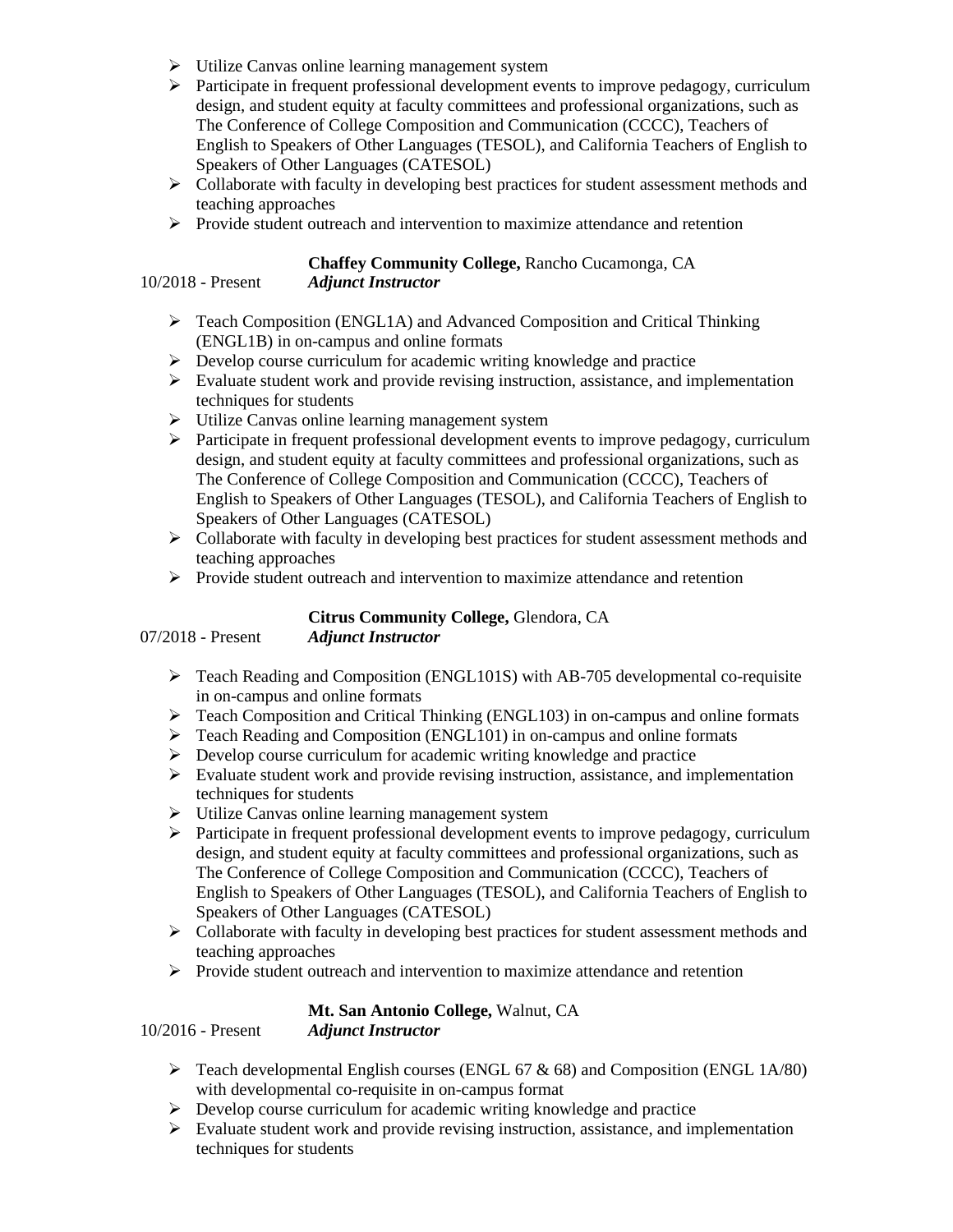- ➢ Utilize Canvas online learning management system
- $\triangleright$  Participate in frequent professional development events to improve pedagogy, curriculum design, and student equity at faculty committees and professional organizations, such as The Conference of College Composition and Communication (CCCC), Teachers of English to Speakers of Other Languages (TESOL), and California Teachers of English to Speakers of Other Languages (CATESOL)
- ➢ Collaborate with faculty in developing best practices for student assessment methods and teaching approaches
- ➢ Provide student outreach and intervention to maximize attendance and retention

# **University of La Verne,** La Verne/Ontario, CA

- 08/2016 Present *Adjunct Instructor* 
	- ➢ Teach College Writing (WRT110), Research Methods (WRT111), Written Business Communication (BUS346), and Intro to Creative Writing (WRT201) in hybrid and online formats
	- ➢ Develop course curriculum for academic writing knowledge and practice
	- ➢ Evaluate student work and provide revising instruction, assistance, and implementation techniques for students
	- ➢ Utilize Blackboard online learning management system
	- ➢ Participate in frequent professional development events to improve pedagogy, curriculum design, and student equity at faculty committees and professional organizations, such as The Conference of College Composition and Communication (CCCC), Teachers of English to Speakers of Other Languages (TESOL), and California Teachers of English to Speakers of Other Languages (CATESOL)
	- $\triangleright$  Collaborate with faculty in developing best practices for student assessment methods and teaching approaches
	- ➢ Provide student outreach and intervention to maximize attendance and retention

|                     | <b>ICDC College, Cypress, CA</b> |
|---------------------|----------------------------------|
| $01/2013 - 08/2016$ | <b>Online Instructor</b>         |

➢ Teach Freshman Composition and Critical Thinking in online format

|                     | <b>ITT Technical Institute, San Dimas, CA</b> |
|---------------------|-----------------------------------------------|
| $12/2012 - 08/2016$ | <b>Adjunct Instructor</b>                     |

➢ Teach Freshman Composition I and II and Grammar for Adults (for native and nonnative speakers) in on-campus and online formats

### **ITT Technical Institute, Culver City, CA**

### 03/2012- 12/2012 *Associate Dean*

- $\triangleright$  Served as subject matter expert for students and instructional staff regarding academic curriculum
- ➢ Directed and evaluated academic department performance objectives, student attrition analysis, and retention metrics
- ➢ Supported student retention by providing outreach and advising to students in danger of failing, withdrawing, or dropping from program
- ➢ Resolved faculty, staff, and student concerns, and ensured proper documentation
- $\triangleright$  Ensured that program objectives were consistently met and that students were receiving quality instruction
- ➢ Conducted regular performance reviews with instructors
- ➢ Screened, interviewed, hired, and supervised instructors and program chairs
- ➢ Promoted student enrollment by developing outreach strategies and initiatives, and involvement in community and professional organizations